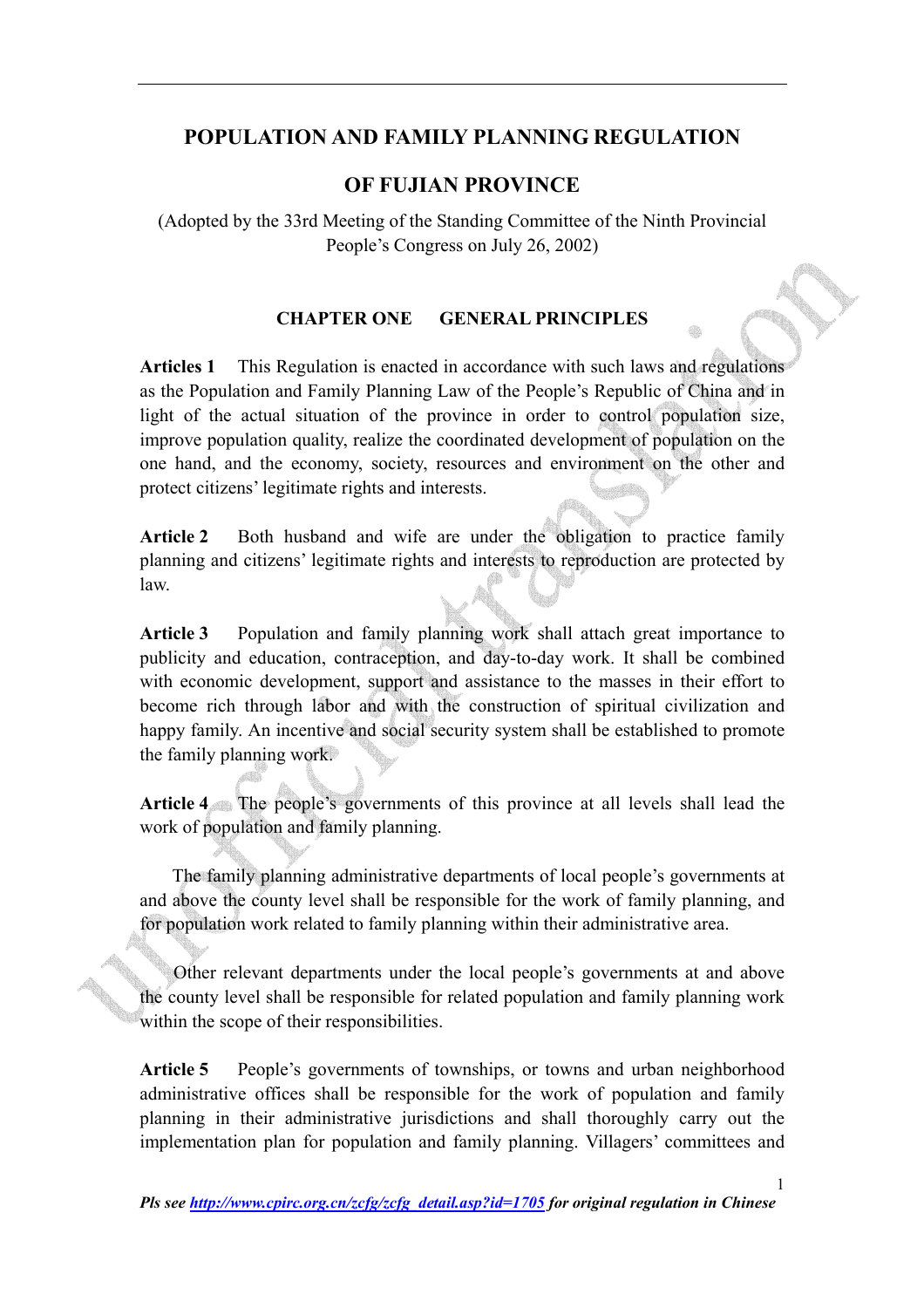urban neighborhood residents' committees shall do a good job of family planning work within their scope of responsibility.

**Article 6** People's governments at all levels shall, incorporate population and family planning work into their social and economic development plan and the family planning fund into their financial budgets and, based on the situation of national economic and social development, gradually raise the overall level of funding for population and family planning to guarantee the funds necessary for population and family planning.

**Article 7** The whole society should actively support population and family planning work. Such social organizations as Trade Unions, Communist Youth Leagues, Women's Federations, and Family Planning Associations, as well as business and public-service organizations and citizens, should assist the people's governments in carrying out population and family planning work.

# **CHAPTER TWO REGULATING REPRODUCTION**

**Article 8** The criteria for late marriage is that the husband should reach twenty-five full years of age while the wife should reach twenty-three full years of age. The criteria for late birth of child is:

- (1) The late married couple gives birth to their first child.
- (2) The wife gives birth to the first child when she reaches twenty-four full years of age.
- (3) The couple gives birth to the first child when the husband is over thirty years old.

**Article 9** A couple may give birth to a second child under any one of the following circumstances if they apply for it and are approved by the administrative department of the county in charge of family planning:

- (1) Husband and wife are both the only child in the family;
- (2) Either husband or wife is the only child of a martyr;
- (3) The couple were once diagnosed as sterile, adopted a child and becomes pregnant;
- (4) The first child cannot develop into a normal laborer due to his non-inherited disability technically appraised by the municipal district family planning administrative department. The couple are medically proved to be able to give birth to a normal infant;
- (5) Either husband or wife becomes disabled because of work accident with the disability grade at 2A and above;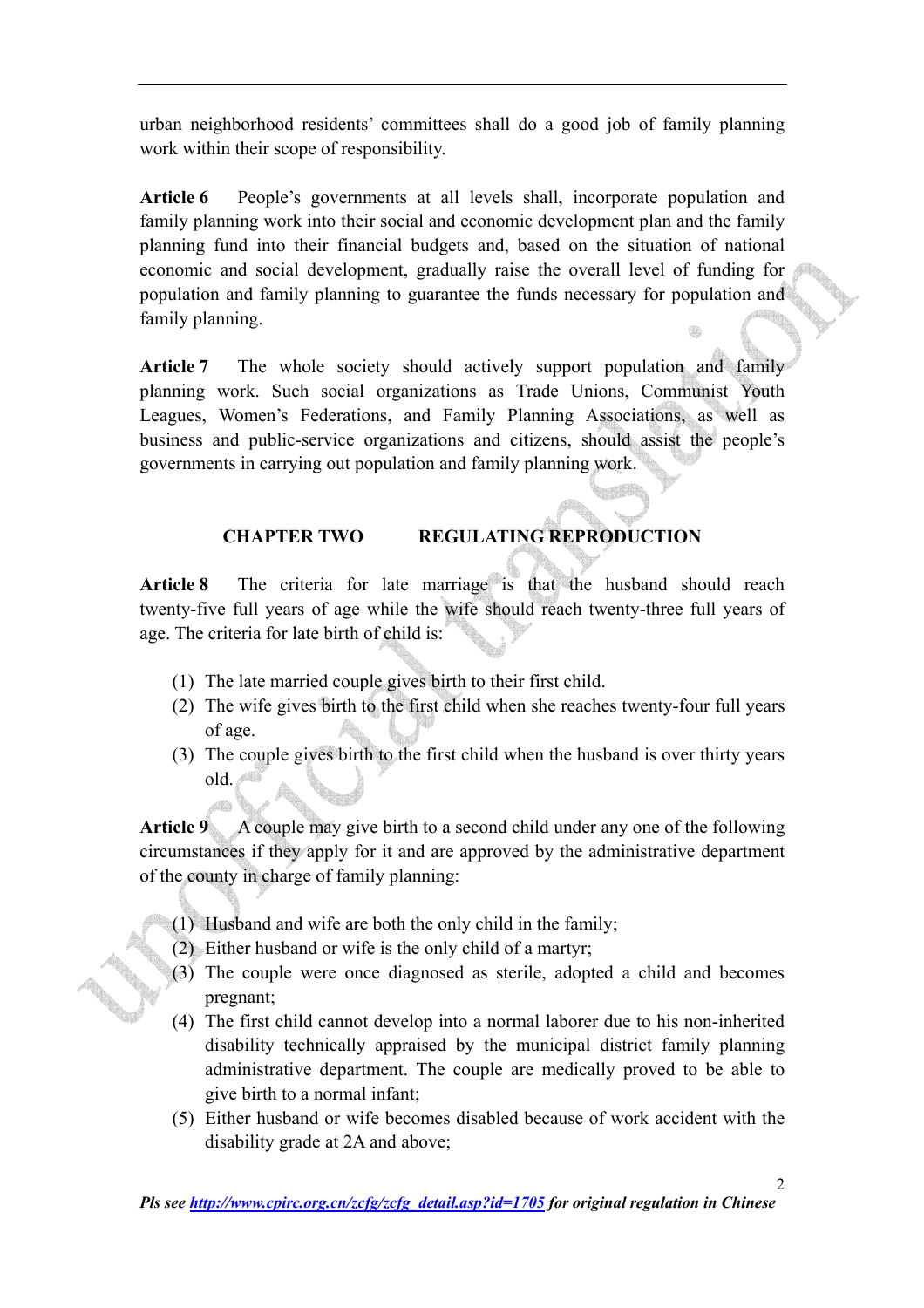- (6) Husband and wife are both residents from Hong Kong, Macao and Taiwan who have returned and reside in this province for less than six years
- (7) Remarried couple with one party never having any child and the other party having one child before remarriage; or one party of the remarried couple has lost the spouse and the remarried couple each have a child before remarriage that meets the requirement of the family planning regulation, in such cases, they shall be approved to have another child.

**Article 10** A rural couple may apply for permission to give birth to a second child under any one of the following circumstances:

- (1) Either husband or wife is the only child in the family;
- (2) Husband's brothers have no children at all and are all sterile;
- (3) The wife has not brother and has one only sister and the husband goes to reside with the wife's family and support the wife's parents;
- (4) Both husband and wife live in a township whose population density is less than fifty people per square kilometer and the average arable land for each person is more than two mu or the average forest land for each person is over thirty mu;
- (5) The couple has got only one daughter;

Both husband and wife are fisherman and fisherwoman or either husband or wife is a mine worker working underground for over five years and is still working underground and has only one daughter; they may follow the stipulations of the preceding paragraph (5).

**Article 11** Returned overseas Chinese may give birth to a second child in any of the following circumstances if approved:

- (1) Those who have already become pregnant at the time when they return to settle down;
- (2) Both husband and wife are returned overseas Chinese for less than six years and have only one child;
- (3) All of their children reside overseas and the returned couple have no children inside interior China;

Preceding paragraph (3) applies to the spouse of an overseas Chinese who has returned and resides in this province.

This Regulation applies to the following circumstances: Either of the couple is this province's resident and the other party is a resident of Special Administrative Districts Hong Kong and Macao. However, if the children are born by them after the marriage and the children are born the Hong Kong and Macao residents before the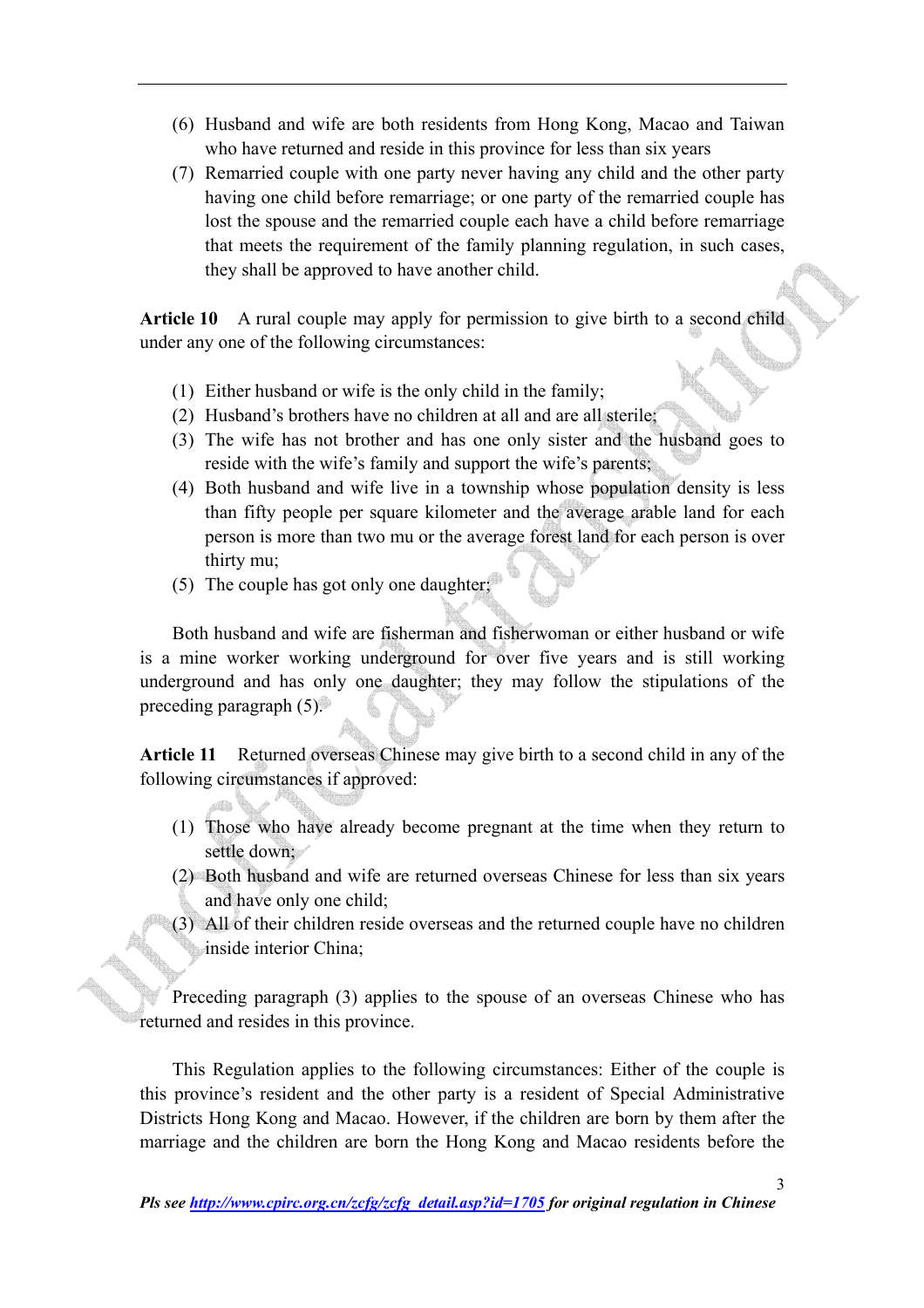marriage and have not resided inside interior China, such children shall not be counted as the number of children that they give birth to.

 If either of the couple is a Taiwan resident, the preceding paragraph shall apply with reference.

**Article 12** If both husband and wife are of national minority with the exception of Zhuang nationality, they may give birth to a second child under any of the following circumstances:

- (1) Both husband and wife are rural peasants;
- (2) Both husband and wife have resided or worked in a national minority township or village for over five years.

They may give birth to another child under any of the following circumstances:

- (1) Both husband and wife are the only child in their own family;
- (2) One of the two children is disabled and cannot become a normal laborer and the couple is medically diagnosed as being able to give birth to another child.
- (3) Remarried couple meet the requirement of giving birth to a total of two children in accordance with this Regulation before their remarriage.

If either of the couple is of Han nationality and the other party is of national minority with the exception of Zhuang nationality, if the party of the Han nationality goes to live and reside in the national minority township or village, and if the child they give birth to is of national minority in accordance with the relevant provisions, then the preceding two paragraphs shall apply.

**Article 13** If approved to give birth to a second child, the time span between the two children must be four years and the wife must be over twenty-five years old. However, this time span limit does not apply under any of the following circumstances:

- (1) They meet the requirement of Article 9 (1)  $\odot$  and (2);
- (2) They meet the requirement of Article 11 (1) and (3);
- (3) They meet the requirement of Article 12 (2)  $\mathbb{O}$ ;
- (4) The wife is over thirty years old.

The disability of a child must be examined and confirmed by the disabled children appraising medical organs of a municipality of above county level. Sterility must be examined and confirmed by medical organs or health care organs at above county level.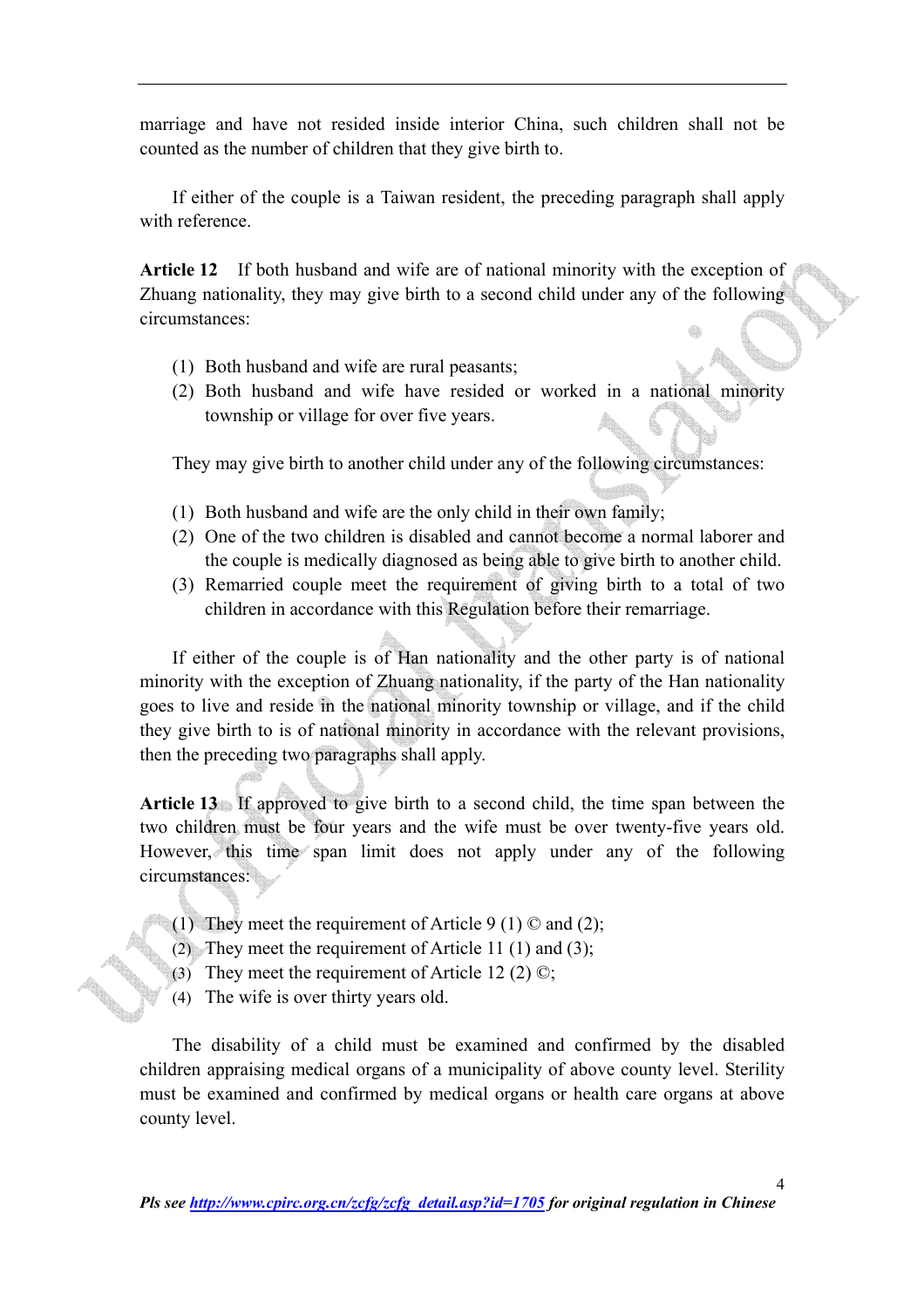**Article 14** It is forbidden to give birth to a child out of an extramarital affair or before the time stipulated by this Regulation.

 Under any of the following circumstances, the child born is regarded as born before the stipulated time by the Regulation:

- (1) Those who give birth to a child before they get married (including those who become pregnant before they reach legally marrying age);
- (2) Those who give birth to a second child without reaching the time span between the two children;
- (3) Those who meet the requirement to give birth to another child and fail to obtain the permission.

Those who illegally adopt, give and abandon a child shall be viewed as childbirth in violation of family planning. Those who abandon children shall not be approved to give birth to any children.

**Article 15** Those who give birth to a child should receive a birth certificate. The specific measures for receiving birth certificate shall be formulated by the family planning administrative department of the province.

## **CHAPTER THREE FAMILY PLANNING TECHNICAL SERVICES**

**Article 16** Family planning technical service organs and medical and public health organs that provide such services should—within their respective area of responsibility and among targeting people of childbearing age—conduct publicity and education on basic knowledge about family planning, provide pregnancy checkups and follow-up service work for married women of child-bearing age, offer advice and guidance and provide technical services in respect of family planning and reproductive health, advocate premarital health care during pregnancy and childbirth in order to prevent or reduce birth defects.

Article 17 • Family planning technical service organs and medical and public health organs that provide such services and their functionaries should guide citizens to learn and choose safe long-term and suitable contraceptive measures in order to prevent and reduce unwanted pregnancies. Those couples who have given birth to a child are instructed to take long-term contraceptive measures.

 Those couples who have inherited genetic diseases affecting the next generation shall not be permitted to give birth to any children. The party of the couple that is capable of reproduction should have sterilization operation or take long-term effective contraceptive measures. Those who have become pregnant should terminate pregnancy.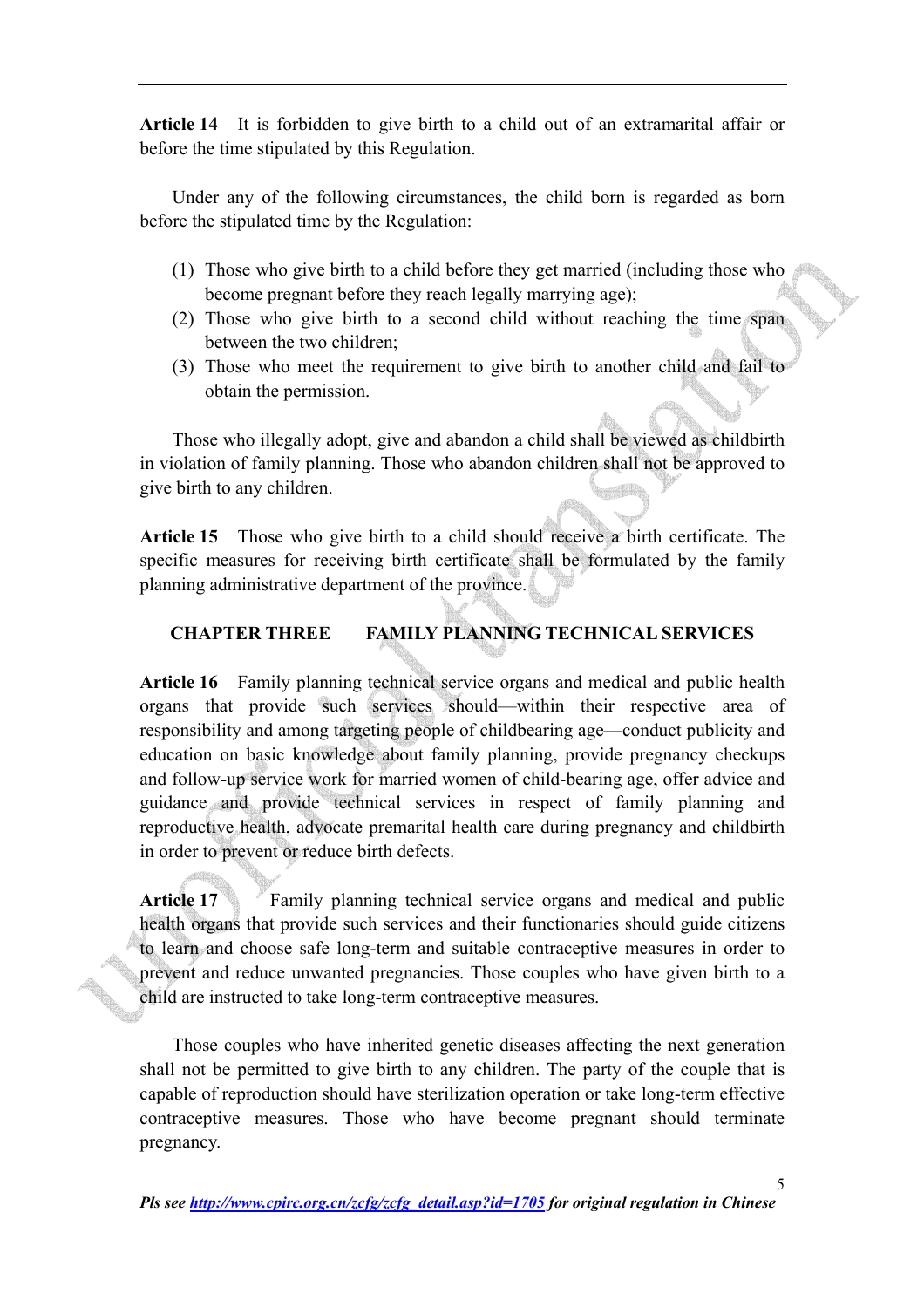**Article 18** The couple that are capable of giving birth to a child should take one of the long-term effective contraceptive measures and accept the examination and inspection of pregnancy and childbirth. Specific measures shall be formulated by the family planning administrative department of the province and submitted to the provincial people's government for approval and then put into practice.

 Those who have become pregnant in violation of this Regulation should take remedial measure in time. Villagers' committees or the resident's committees or their units should urge them to take remedial measures in time.

**Article 19** Couples who practice family planning shall enjoy the following technical services free of charge:

- (1) Monitoring and inspecting the situation of pregnancy and contraceptive rings placed in the wombs;
- (2) Medical inspection on the placing and removing of contraceptive devices in and from the wombs and other inspections stipulated in technical regulations;
- (3) Medical inspection on artificial or induced abortion technique and other inspections stipulated in technical regulations;
- (4) Medical inspection on vasoligation and tubal ligation and other inspections stipulated in technical regulations;
- (5) Diagnosis and treatment of complication resulting from family planning surgical operations.
- (6) Approved operation to enable seminal duct and oviduct to function once again.

The medical expenditure spent on the family planning medical services in the preceding paragraphs shall be paid from the family planning program fees of the family planning administrative department of the county if the couples are peasants. It shall be paid from childbirth insurance or basic medical insurance if the urban couples have participated in the childbirth insurance or basic medical insurance. If the couples have not participated in such insurances and yet are employed by a unit or an employer, it shall be paid by the unit or the employer. Those who are not employed shall be paid from local finance. Specific measures shall be formulated by the provincial people's government.

**Article 20** Those who are employees and have received sterilization operations shall be given leave in accordance with the relevant provisions of the State and the Province. If those who receive sterilization operation and need nursing care the unit of the other party shall give five to seven days leave to nurse him or her.

Wages and salaries shall be paid all the same when those employees of the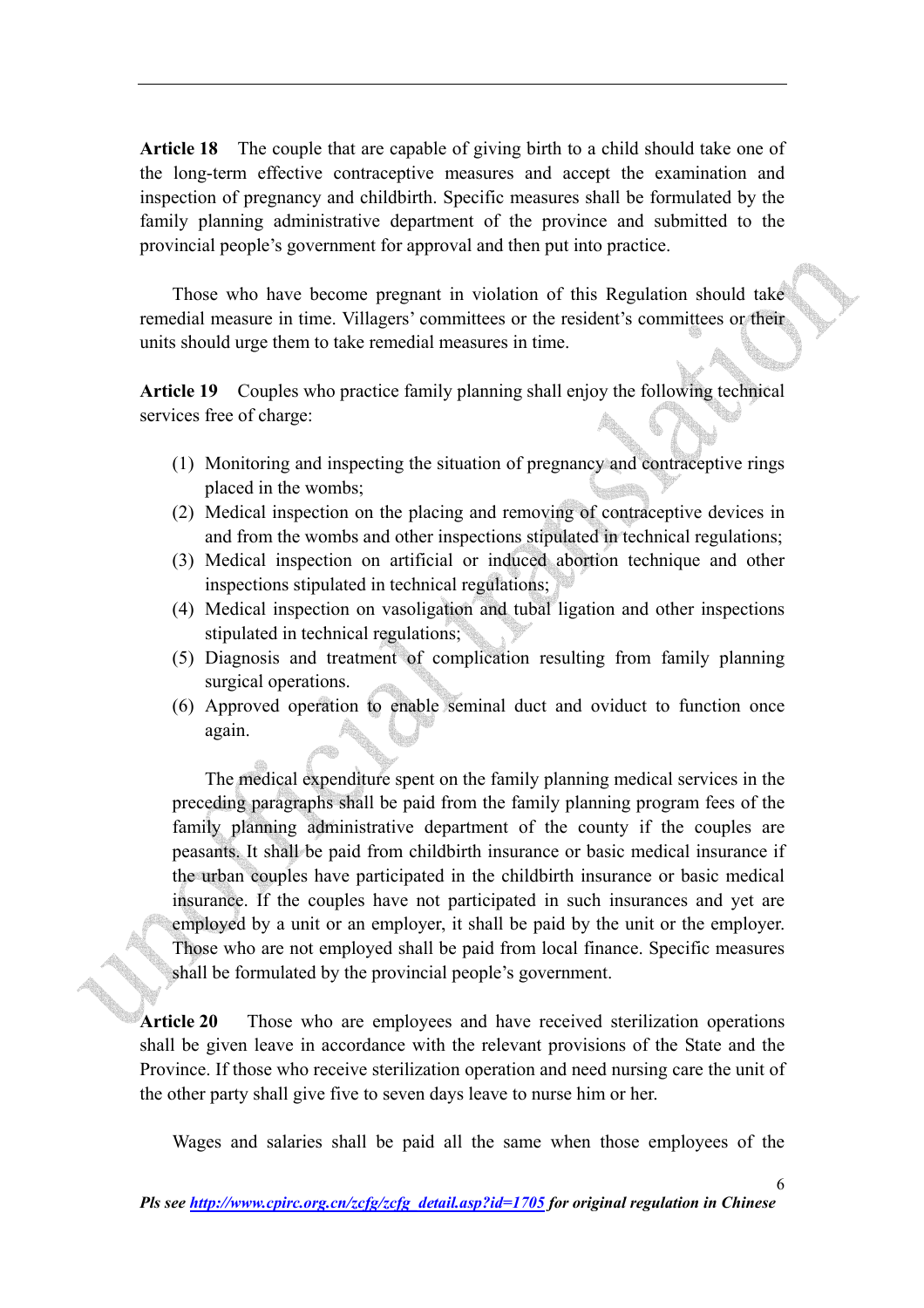government departments institutions and enterprises are have family planning surgical operations, artificial induced abortion or operations to enable those to function again after sterilization. They shall not be affected in promotion.

**Article 21** Those who still can not normally perform labor after treatment of the complication of sterilization operation shall be given appropriate allowance and relief by their units and the local people's government

 Those who meet the requirement to have sterilization operation after giving birth to a child under the Regulation shall be given adequate compensation by their units Villagers or residents who have such operation shall be adequate compensation by the villagers' or residents' committees or township people's government or urban neighborhood office.

**Article 22** Local people's governments at all levels should rationally allocate and comprehensively utilize health resources, establish and improve a family planning technical service network comprising family planning technical service organs and medical and public health organs that provide such services and improve technical service facilities and conditions and raise the standard of technical services.

Family planning technical service organs and medical and public health organs that provide such services should—within their respective area of responsibility and among targeting people of childbearing age—conduct publicity and education on basic knowledge about population and family planning, provide pregnancy checkups and follow-up service work for married women of child-bearing age, offer advice and guidance and provide technical services in respect of family planning and reproductive health.

**Article 23** Family planning technical service staff must obtain qualifications before they can be appointed to perform the operation.

 No unit or individual shall be permitted to perform family planning operation without obtaining the permission from the family planning administrative department or public health administrative department

**Article 24** The family planning administrative departments and relevant department should do a good job of planning, managing and provide contraceptive medicine and devices or tools.

 Family planning research institutes should strengthen scientific research and development of techniques on contraceptive medicines and devices and on the birth of fewer and healthier children and organize the education popularization and application of new techniques on contraception and birth of healthier children.

7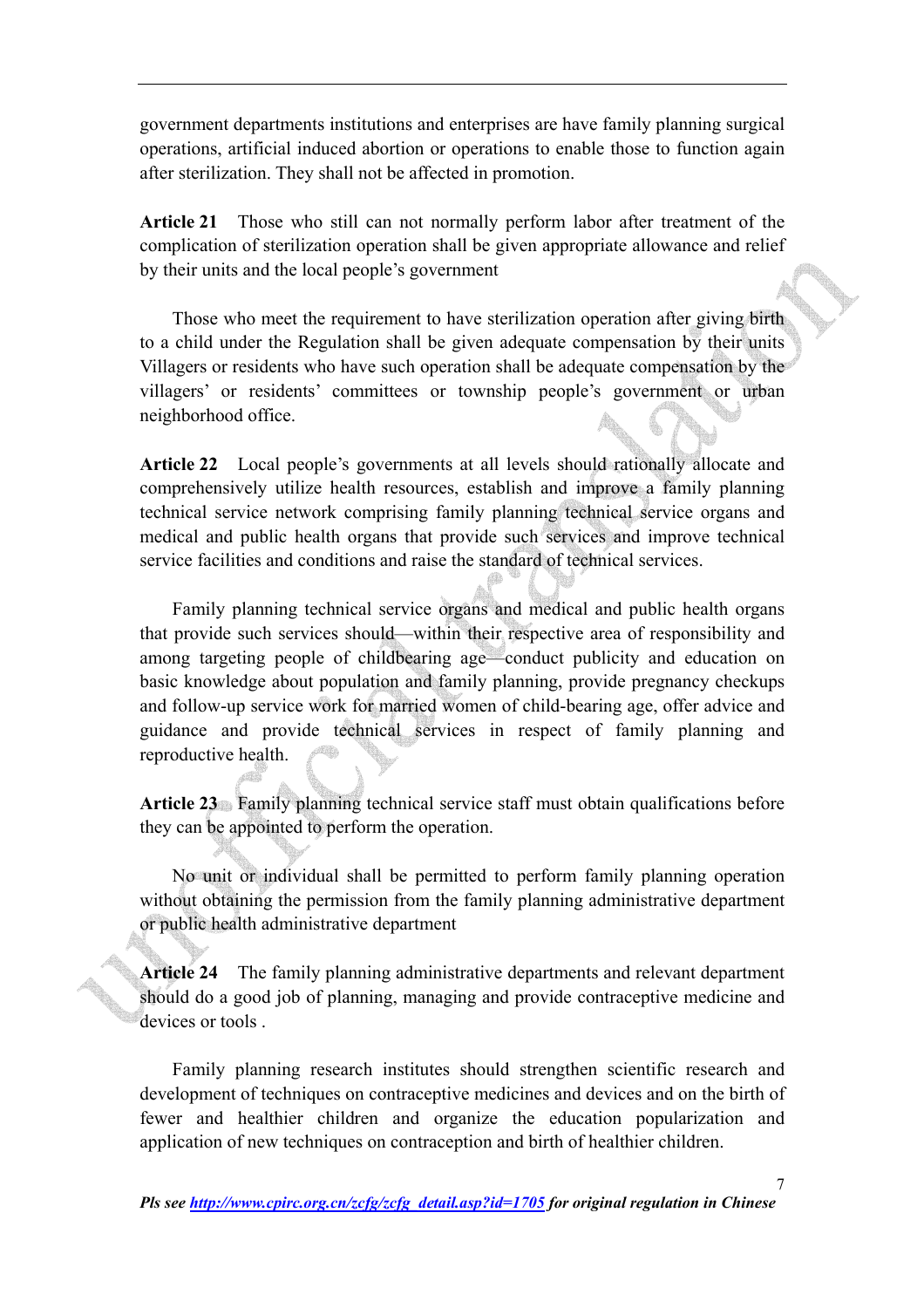### **CHAPTER FOUR ADMINISTRATION OF POPULATION**

#### **AND FAMILY PLANNING**

**Article 25** The governor and other chief leaders of the people's governments at all levels shall take overall responsibility over the population and family planning program under their administrative jurisdiction. Population and family planning work shall be listed as important criteria to evaluate the political and tangible achievement in the work of government leaders and department leaders under them.

**Article 26** Government departments in charge of family planning, propaganda, education, science and technology, culture, public health, civil affairs, press and publication and radio and television, as well as such social organizations as Trade Unions, Communist Youth Leagues, Women's Federations, and Family Planning Associations, should organize publicity-and-education for developing population and family planning, set up new reproduction culture, guide citizens to establish scientific, civilized and progressive concept on marriage and childbirth.

**Article 27** Population and family planning work in the rural area is an important work of villagers' self-government. The management shall be open and democratic. Villagers' committees and urban neighborhood residents' committees and grass-root units may, under the principle of citizens' being voluntary, enter into a family planning contract according to the law with citizens of child-bearing age setting out rights and obligations of both parties and breach liability.

Urban population and family planning work shall be managed in the resident neighborhood community. A management system of area jurisdiction, unit leader being held responsible resident self-government and community services.

Government departments, social organizations, and business and public-service organizations should all do a good job of their units' family planning work. Legal representative or person in charge of an administrative department, social organization, business and public-service organization shall be responsible for family planning work in their unit. Government departments, social organizations, and business and public-service organizations shall establish an family planning office and appoint a full-time or part-time worker in charge of the day-to-day work in family planning in their own unit.

**Article 28** The province shall reward organizations and individuals having outstanding achievements in population and family planning work. Those who have been elected as advanced or model worker in family planning shall be treated as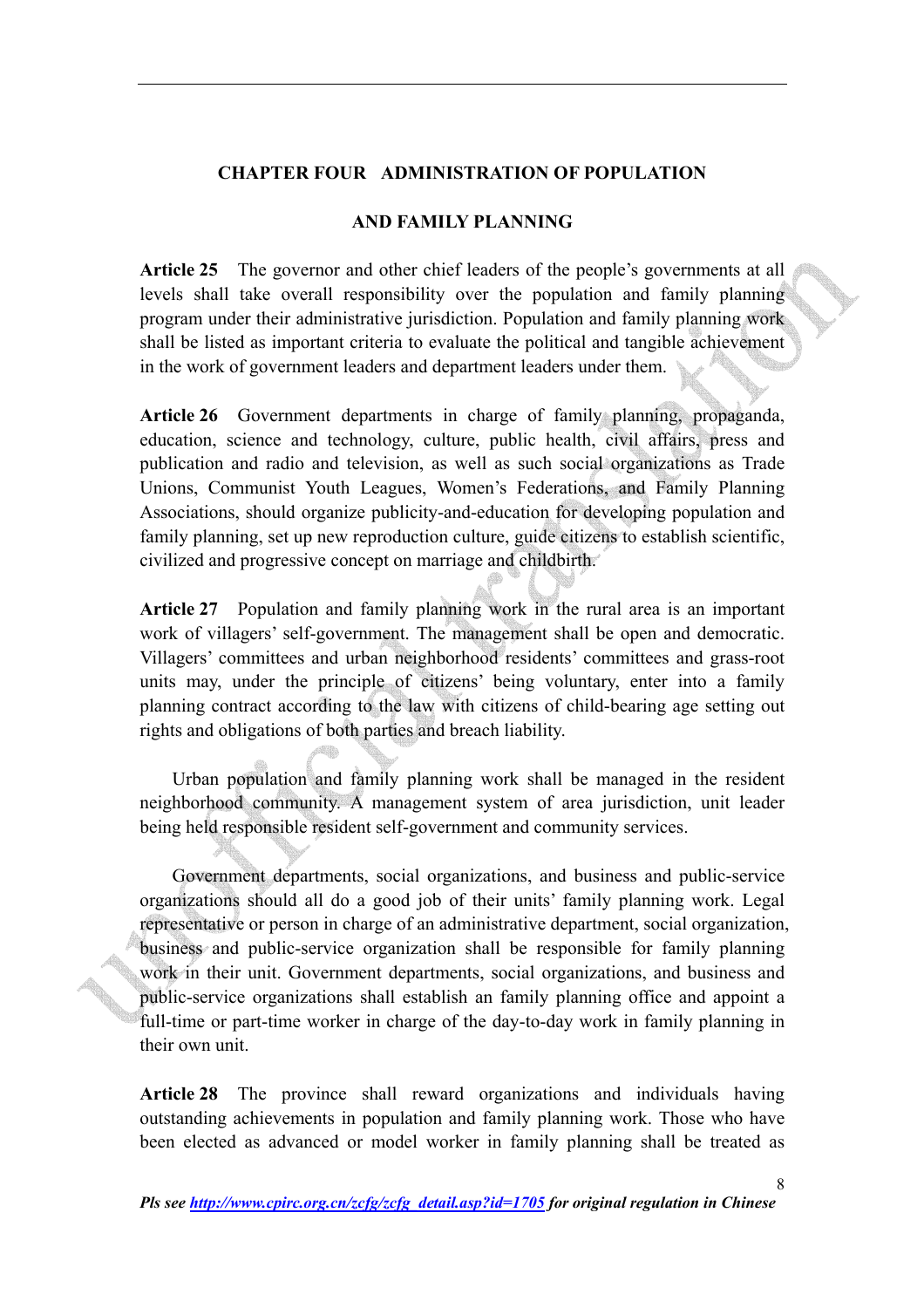model worker of the county and shall receive equivalent treatment of a model worker. Special allowance shall be issued to the full-time family planning workers of the townships or urban neighborhood office. Family planning workers at township, neighborhood office and county level shall be given more pay when they retire Specific measures shall be formulated by the provincial people's government.

**Article 29** The relevant units and individuals should timely report accurate figures of statistics on population and family planning. Neither units nor individuals may distort, under-report, fabricate, alter or refuse to report population and family planning statistics

 Governments in charge of development plan, family planning, public security, labor security, civil affairs, education, personnel, public health and statistics shall share information resource in respect of population and family planning.

**Article 30** Family planning work for the migrant population shall be managed in accordance with Administrative Measures of Family Planning Program on Migratory Population issued by the State Council and Administrative Measures of Family Planning Program on Migratory Population of Fujian Province.

It is strictly forbidden to use ultrasound technology or other technological means to identify fetal gender and to terminate a sex-selective pregnancy for non medical purposes.

**Article 31** In order to facilitate family planning, the people's governments at above county level shall establish incentive funds for family planning to reward citizens that practice family planning. Specific measures shall be formulated by the provincial people's government.

**Article 32** The people's government of the township or town or the urban neighborhood office shall issue a Certificate of Honor for One-Child Parents to couples if they voluntarily decide to have only one child during their lifetime and apply for such certificate and are approved after examination. On the strength of such certificate, they shall be issued medical care fee according to relevant stipulations regularly until the child reaches fourteen years of age.

**Article 33** If the couple who have got the One-child Certificate already, apart from the above preferential treatments, the couple will be given a lump sum bonus of 500 yuan or other equivalent treatment.

The rewarding expenses for parents who have received Certificate of Honors for One Child Parents shall be paid in the following ways: If both husband and wife are employees of units, shall be paid by their units on the basis of 50% each. If one party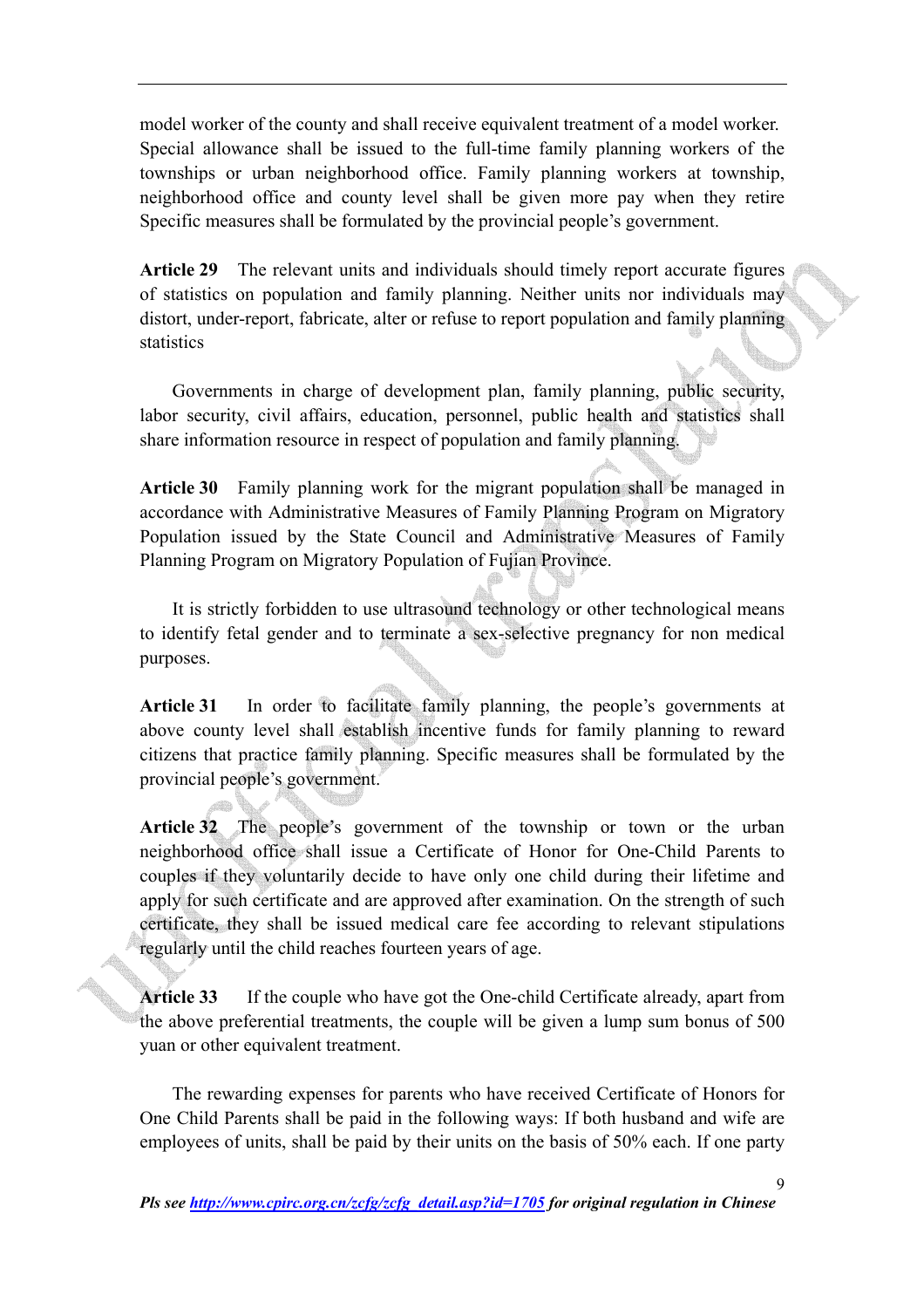of the couple is employed by a unit and the other party is not employed or the other party has died, the unit that employs shall pay the full amount. Other urban couples shall be paid from the county's family planning funds

Article 34 If the couple who meets the conditions for a second child voluntarily choose to have only one child and have got the One-child Certificate already, apart from the above preferential treatments, the couple will be given a lump sum bonus of 1000 yuan or other equivalent treatment. The rewarding expenses shall be paid from the population and family planning incentive funds.

**Article35** The rural couples that have received Certificate of Honor of One-Child Parents or those who have two daughters and have sterilization operation shall enjoy the following rewards and favorable treatment:

- (1) An additional share of collective economic income, collective welfare, and allocation of site for house building;
- (2) Exemption of school tuition and other charges during the nine-year compulsory education;
- (3) Preferential treatment in training, employment, practicing medicine, housing allocation, child's entrance into nursery and schools;
- (4) Favorable treatment in poverty relief items, funds and technology;
- (5) In increase of retirement pension and financial allowance in life upon retirement;
- (6) Other favorable treatment provided by the local people's governments.

**Article 36** Rural couples who have two daughters and have sterilization operation shall enjoy the following reward and preferential treatment in addition to the reward and preferential treatment stipulated in Article 35 hereof:

- (1) They shall be given a lump sum of no less than 500 yuan. The expense shall be paid from the population and family planning exclusive funds.
- (2) They shall be given minimum life security if they are qualified for the minimum life security in the rural area.

**Article 37** If the couple who have received the Certificate of Honor for One-Child Parents give birth to another child, such certificate shall be revoked by and returned to the issuing authority. All the preferential treatment on the strength of this certificate shall be cancelled and all the rewards shall be taken back.

**Article 38** If both husband and wife are employees of government departments, institutions and enterprises of various kinds and have late marriage, they may enjoy fifteen (15) more days' leave in addition to the wedding leave stipulated in the State Law. If they have a late birth and receive Certificate of Honor for One Child Parents,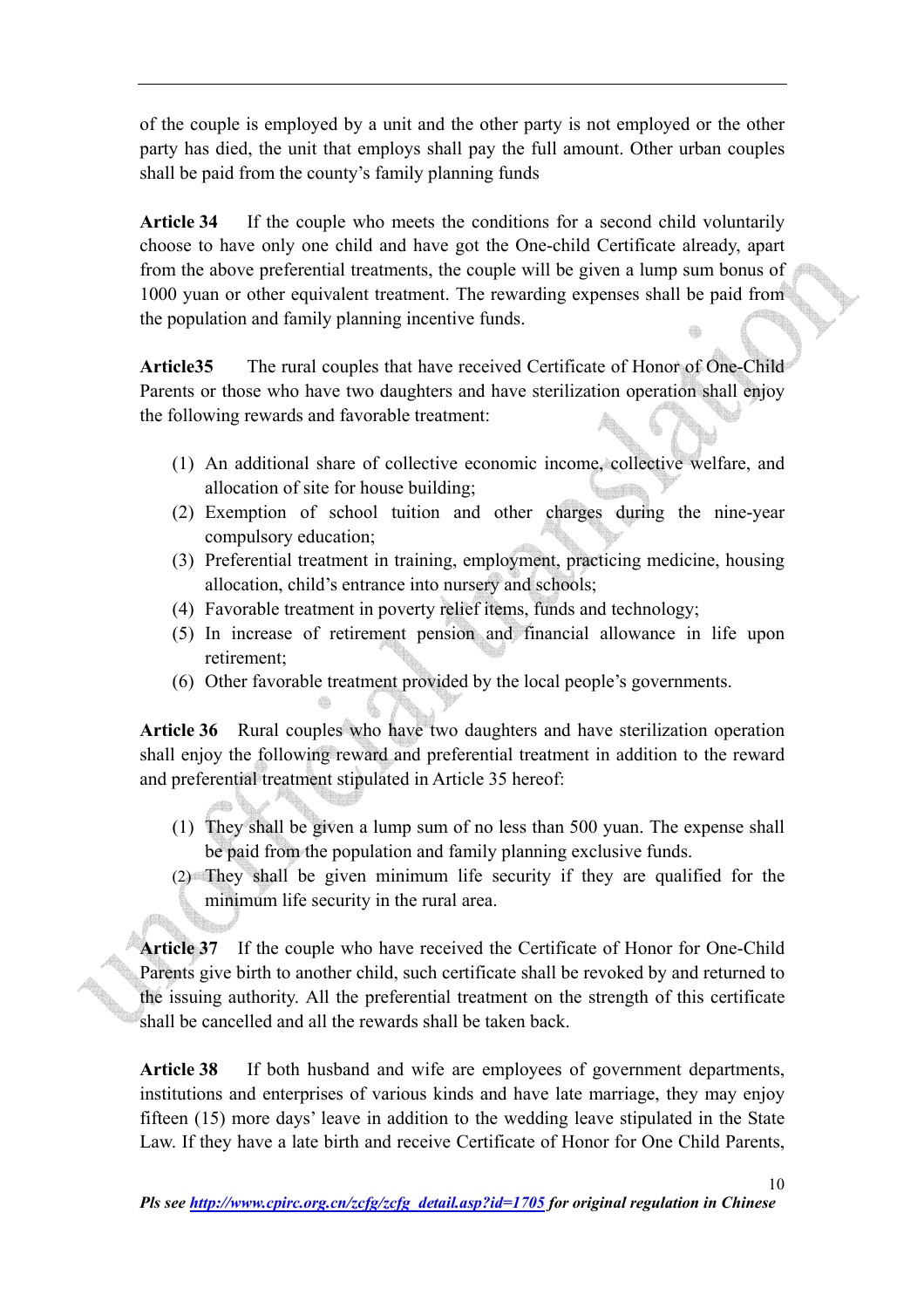she will enjoy 135 to 180 days' maternity leave and the husband shall be given 7 to 10 days' leave to nurse his wife. Those additional wedding, maternity and nursing leaves are paid leaves with bonus and benefits and they shall not be affected in promotion.

#### **CHAPTER SIX LEGAL LIABILITY**

**Article 39** Anyone who violates this Regulation by one of the acts listed below shall be ordered to pay the corresponding number of times of the average annual disposable income of the urban residents or the net average annual income of the rural peasants of the county in the previous year when the child is born in violation of this regulation as social compensation fee by family planning administrative department of the county or by township people's government or urban neighborhood office appointed by such administrative department:

- (1) A social compensation of zero point six to one time shall be imposed on those who give birth to a child ahead of the schedule;
- (2) A social compensation of two to three times shall be imposed on those who give birth to the first additional child. A social compensation of four to six times shall be imposed on those who give birth to the second additional child. A much more heavy social compensation fee shall be imposed on those who give birth to the third or more additional child.
- (3) A social compensation of four to six times shall be imposed on those who give birth to a child born out of an extramarital affair. A much more heavy social compensation fee shall be imposed on those who give birth to the second child born out of an extramarital affair.

If the actual annual income of the parties concerned exceeds the average annual disposable income of the urban residents or the net average annual income of the rural peasants of the county in the previous year, the actual income shall be used as the base to calculate the number of the social compensation fees.

The decision in writing to impose social compensation fee shall be made by the family planning administrative department of the county. Such department may appoint the people's government of township or town or the urban neighborhood office to make such decisions.

**Article 40** Anyone who violates this Regulation by one of the acts listed below shall be ordered to rectify the situation and given disciplinary warning and his illegal income shall be confiscated by the family planning or public health agency based on their authority. If the illegal income is 10,000 yuan or more, he shall be fined no less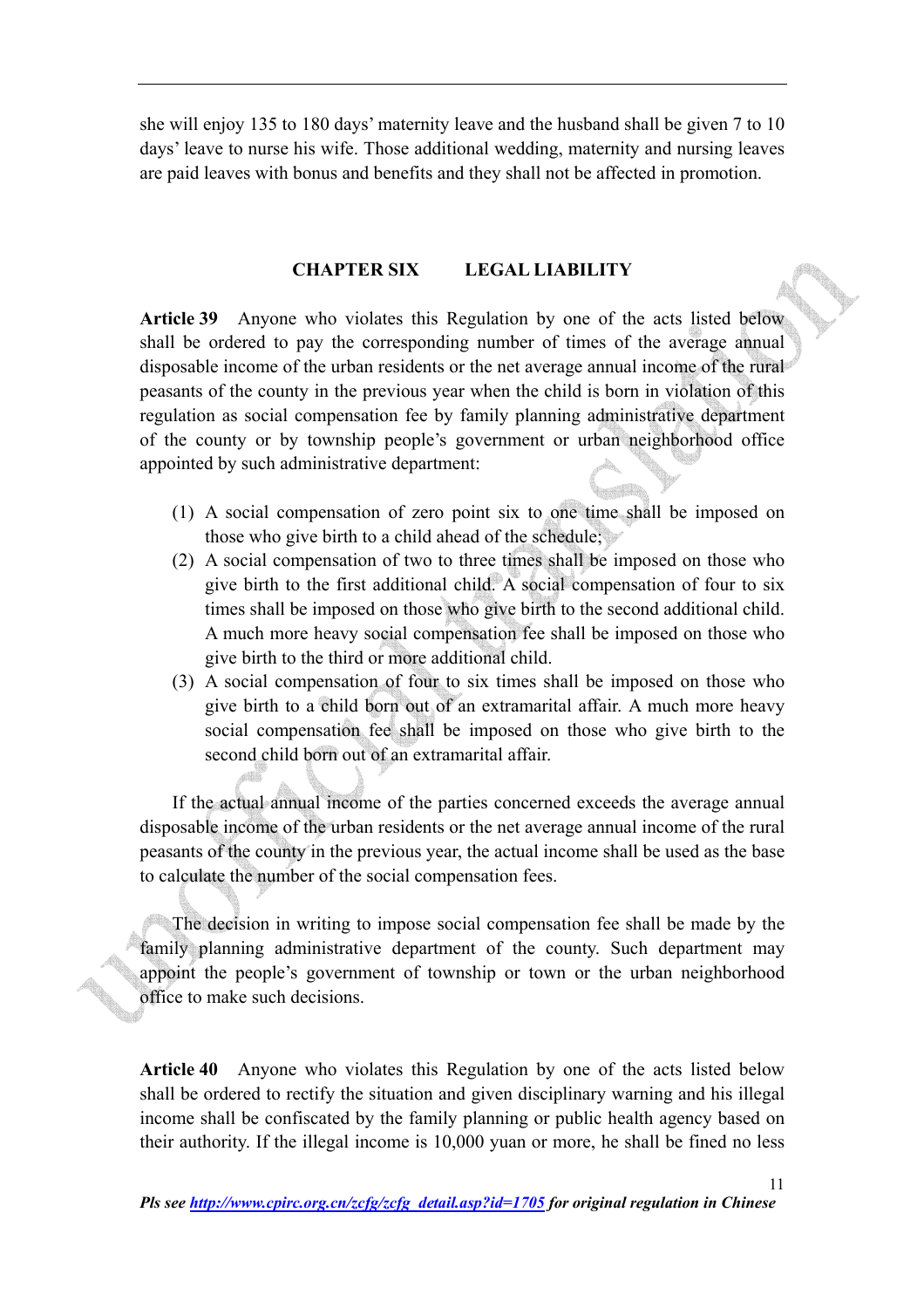than two times and no more than six times the illegal income. If there is no illegal income or the illegal income is less than 10,000 yuan, he shall be fined no less than 10,000 yuan and no more than 30,000 yuan. If the case is serious, his license to practice shall be revoked by the issuing authority. If a crime is constituted, he shall be investigated for criminal liability according to the law.

- (1) Illegally placing and removing contraceptive devices in or from the womb, illegally performing a family planning surgical operation for another person to enable his seminal duct or her oviduct to function again or to terminate pregnancy;
- (2) Performing family planning surgical operation by a unit that has not obtained a legal business license or by an individual that is not legally qualified;
- (3) Using ultrasound technology or other technology to identify fetal gender or terminate sex-selective pregnancy for another person for non-medical purposes;
- (4) Conducting a fake family planning surgical operation, providing a fake medical appraisal report ;
- (5) Issuing a fake family planning certificate, a fake migrant population marriage and birth-giving permission certificate and a fake Certificate of Honor for Only-Child Parents.

**Article 41** Anyone obtaining a family planning certificate by improper means under any of the following circumstances shall have the family planning certificate revoked by an administrative department in charge of family planning. If the unit that issues the certificate is at fault, an administrative punishment shall be imposed on the supervisory officials directly responsible and on other directly responsible personnel according to the law:

- (1) Cover up or fabricate fake marriage, childbirth and contraception;
- (2) Obtain a certificate in connection with family planning by bribe and other improper means;
- (3) Practice fraud in any act in connection with family planning certificate

**Article 42** Anyone who interfere with and shelters and covers up those who give birth to children in violation of family planning shall be imposed a fine of no less than 3000yuan and no more than 10,000 yuan by the family planning administrative department of the county and they shall be given administrative punishment by their units.

**Article 43** Any unit or person that violates this Regulation in any of the following circumstances shall be ordered by the relevant local people's government to correct the situation and shall be criticized in a circular issued by that government. If it or he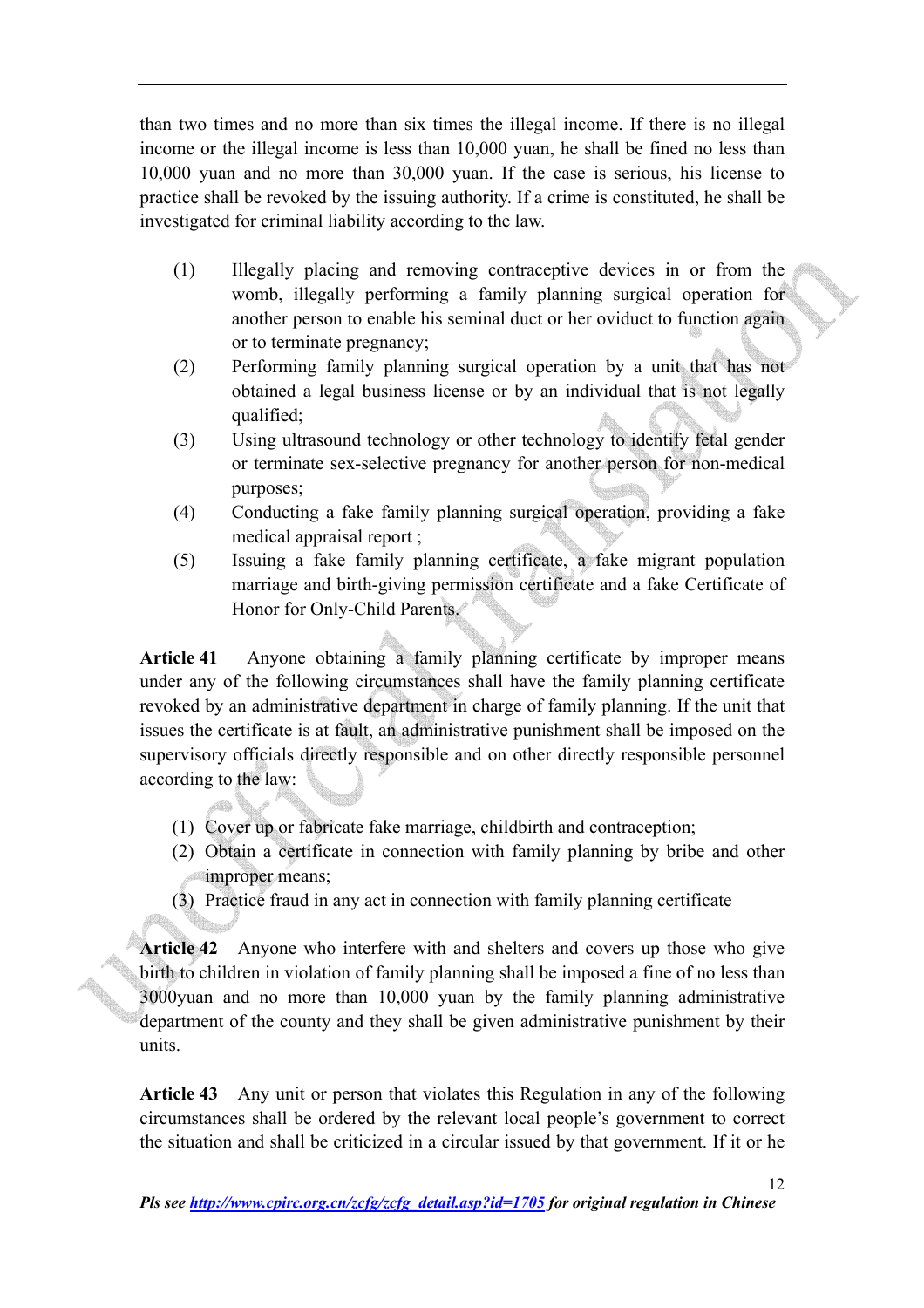still refuse to correct the situation, it or he shall be imposed a fine of 500 yuan by the family planning administrative department of the county:

- (1) Fail to take as required the effective contraceptive measures, remedial measures or inspect contraception and reproduction;
- (2) Violate family planning administrative regulations;
- (3) Obtain by deception or provide fake and invalid family planning certificate, or cover up or lie about one's own family planning information.

**Article 44** Administrative punishment shall be imposed by the unit or the higher authority on those State functionaries who give birth to a child in violation of this Regulation or violate family planning program. Such act shall be reported to the family planning administrative department for the record. If they are employees of institutions or enterprises or social organizations, their unit or organization shall give them punishment.

**Article 45** Those who give birth to a child out of the family planning or out of an extramarital affair in violation of the Regulation shall not be employed or recruited as government functionaries. If they are villagers' committee members, they shall be removed by the villagers' meeting to be confirmed by the relevant department of the county or the township people's government.

**Article 46** Anyone who shelters and covers up those who give birth to children in violation of family planning, who humiliates and hurts family planning law enforcement people or who resists or hinders a family planning administrative department or its personnel while they are lawfully performing their official duties, shall receive criticism and be stopped from further misconduct by the family planning administrative department at county level and above. If his act constitutes a violation of a management regulation for public security, he shall be given a penalty for the violation of public-security-management. If the act constitutes a crime, he shall be investigated for criminal liability according to the law.

**Article 47** The people's governments of the municipality, county, district, township, and urban neighborhood office that fails to perform the duty and reach the target in family planning shall not be eligible for advanced title in spiritual civilization. If the act is serious, legal liability shall be pursued against their leaders and they shall be give administrative punishment.

 Under any one of the following acts, the relevant people's government shall order them to correct the situation and shall be criticized in a circular. The supervisory official directly responsible and other directly responsible personnel shall be given administrative punishment: